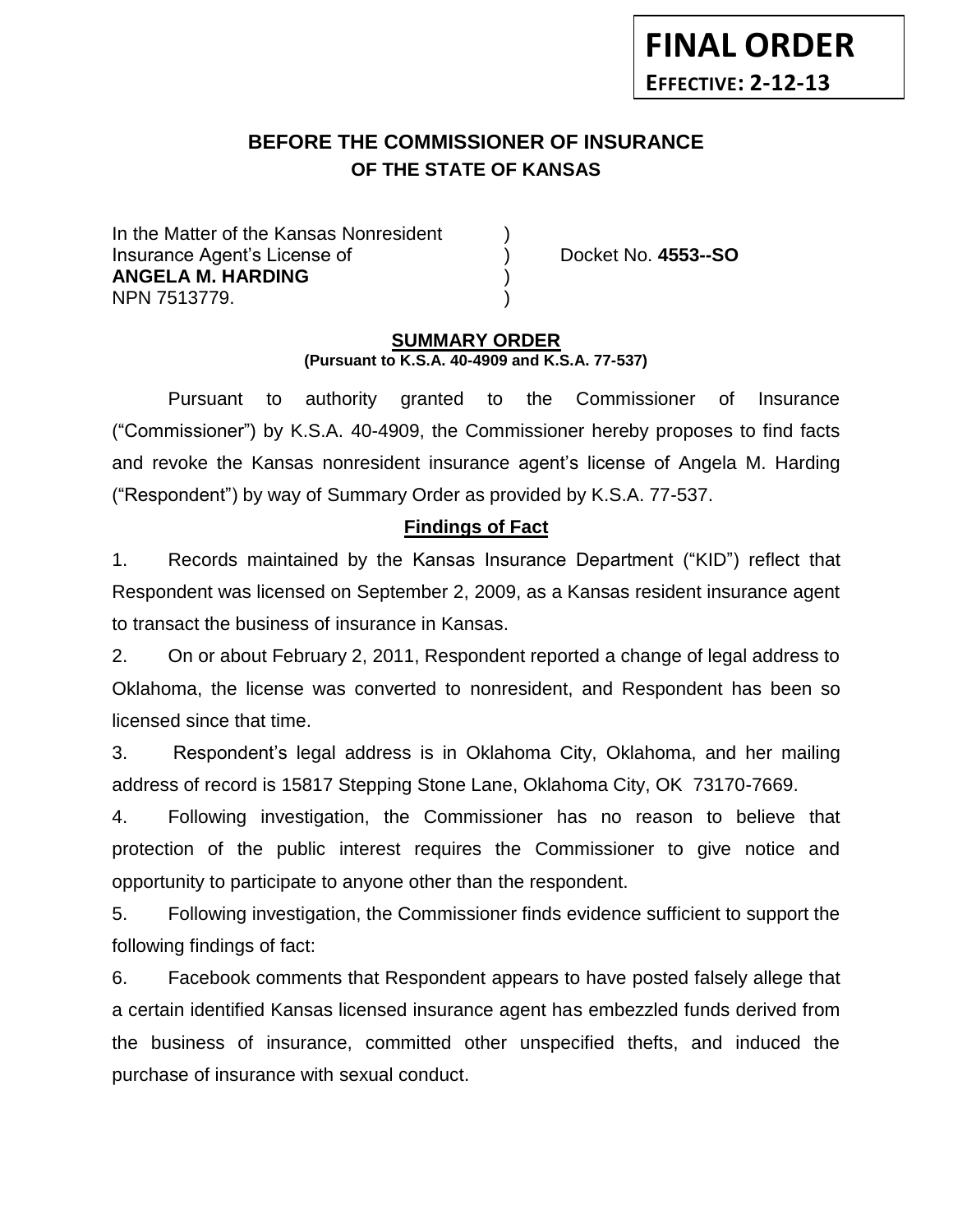7. By letter dated January 2, 2013, and mailed to Respondent's address of record, counsel for KID invited Respondent to reply within 15 business days if she disputed the foregoing facts.

8. To date, Respondent has not replied, and the letter has not been returned. Thus, the facts are deemed undisputed.

### **Applicable Law**

9. K.S.A. 2011 Supp. 40-4909(a) provides, in relevant part:

"The commissioner may deny, suspend, revoke or refuse renewal of any license issued under this act if the commissioner finds that the applicant or license holder has: . . .

(7) Admitted to or been found to have committed any insurance unfair trade practice or fraud in violation of K.S.A. 40-2404 and amendments thereto. . . .

(8) Used any fraudulent, coercive, or dishonest practice, or demonstrated any incompetence, untrustworthiness or financial irresponsibility in the conduct of business in this state or elsewhere." K.S.A. 2011 Supp. 40- 4909(a).

10. K.S.A. 40-2404(3) defines the unfair trade practice of defamation as follows:

"Making, publishing, disseminating or circulating, directly or indirectly, or aiding, abetting or encouraging the making, publishing, disseminating or circulating of any oral or written statement or any pamphlet, circular, article or literature which is false, or maliciously critical of or derogatory to the financial condition of any person, and which is calculated to injure such person."

11. The Commissioner may revoke any license issued under the Insurance Agents Licensing Act if the Commissioner finds that the interests of the insurer or the insurable interests of the public are not properly served under such license. K.S.A. 2011 Supp. 40-4909(b).

# **Conclusions of Law**

12. The Commissioner has jurisdiction over Respondent as well as the subject matter of this proceeding, and such proceeding is held in the public interest.

13. The Commissioner finds that Respondent's license may be revoked pursuant to K.S.A. 40-4909(a)(8) because Respondent has used a fraudulent, coercive, or

2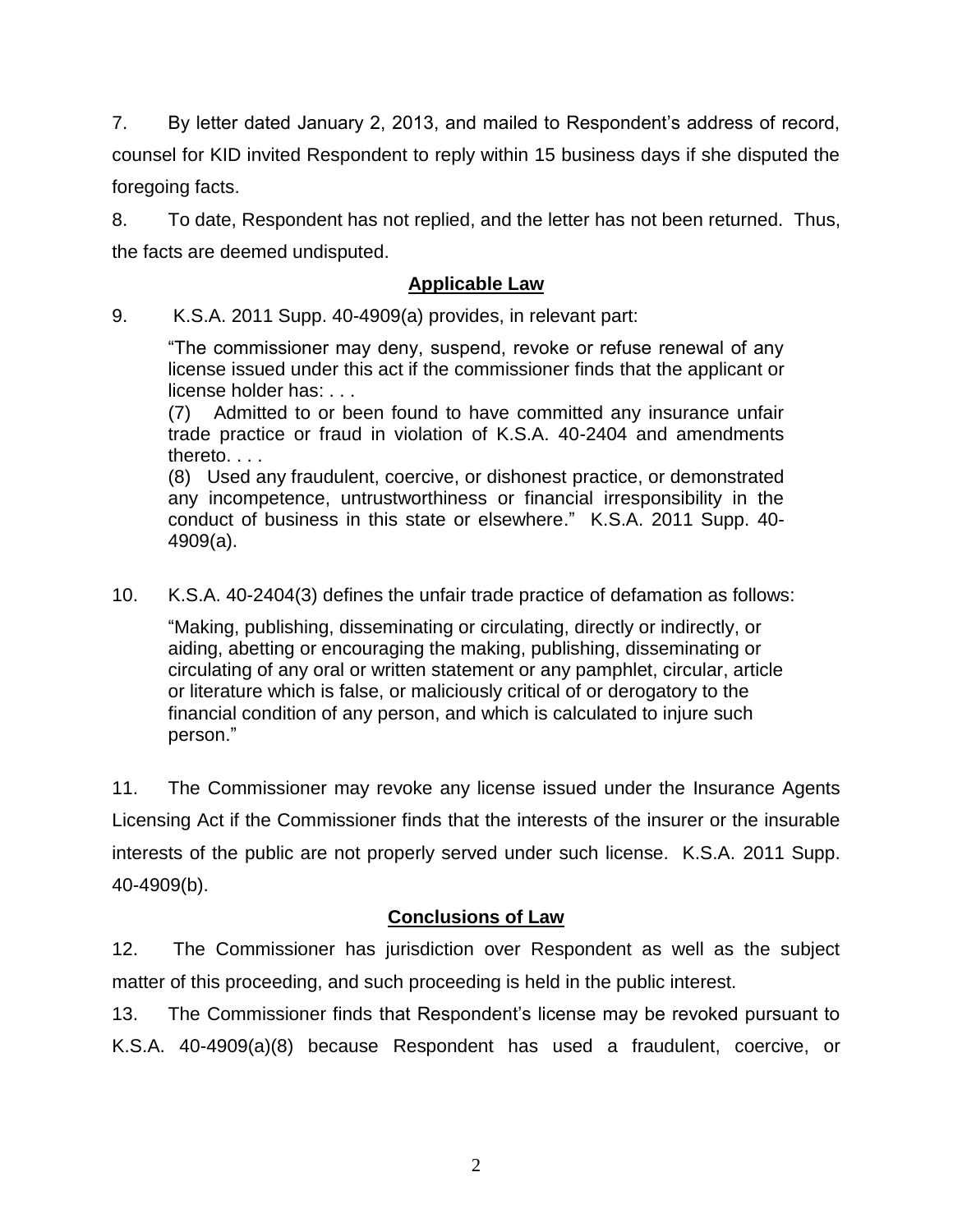dishonest practice in publishing false statements concerning the business conduct and financial practices of another agent engaged in the business of insurance.

14. The Commissioner further finds based on the same conduct that Respondent's license may be revoked pursuant to K.S.A. 40-4909(7) because Respondent has committed defamation, an insurance unfair trade practice in violation of K.S.A. 40- 2404(11).

15. Based on the foregoing findings, the Commissioner concludes that sufficient grounds exist for the revocation of Respondent's insurance agent's license pursuant to K.S.A. 40-4909(a).

16. The Commissioner further concludes Respondent's license may be revoked pursuant to K.S.A. 40-4909(b) because such license is not properly serving the interests of the insurer and the insurable interests of the public.

17. Based on the facts and circumstances set forth herein, it appears that the use of summary proceedings in this matter is appropriate, in accordance with the provisions set forth in K.S.A. 77-537(a), in that the use of summary proceedings does not violate any provision of the law, the protection of the public interest does not require the KID to give notice and opportunity to participate to persons other than Respondent, and after investigation, KID believes in good faith that the allegations will be supported to the applicable standard of proof.

#### **Policy to be Served**

18. Before issuing an insurance agent license, the Commissioner must determine that the applicant is qualified and has not committed any act that would be grounds for denial, suspension, or revocation. K.S.A. 40-4905(b). Further, the Commissioner may revoke any license issued under the Insurance Agents Licensing Act if the Commissioner finds that the interests of the insurer or the insurable interests of the public are not properly served under the license. The following action is necessary and appropriate to promote the security and integrity of the insurance business and protect insurance consumers by licensing, or continuing to license, persons or entities to sell, solicit, or negotiate insurance in the State of Kansas only if their conduct indicates they are both qualified and trustworthy.

3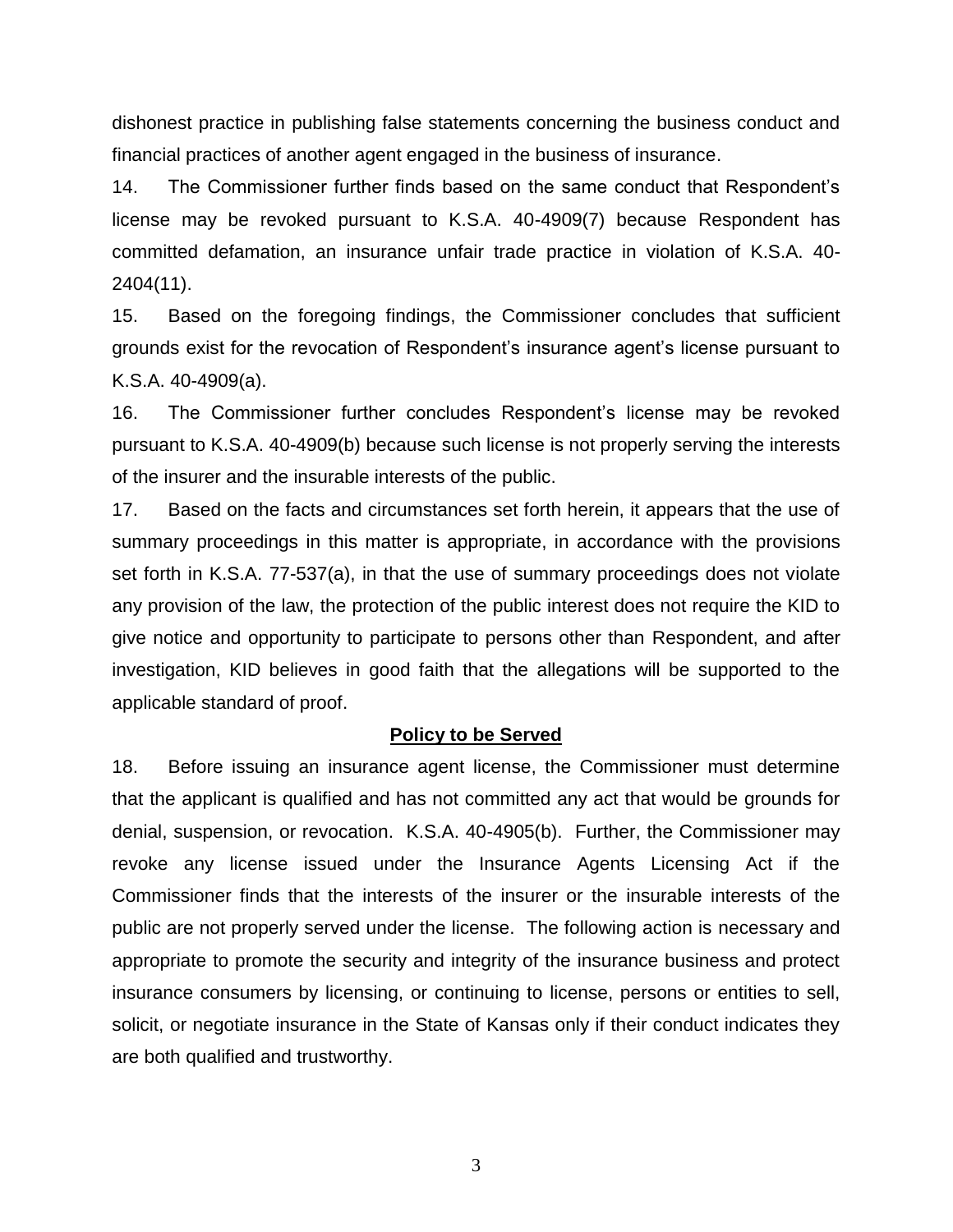**IT IS THEREFORE ORDERED BY THE COMMISSIONER OF INSURANCE THAT** the Kansas nonresident insurance agent's license of **ANGELA M. HARDING** is hereby **REVOKED. It is further ordered,** that **ANGELA M. HARDING** shall **CEASE and DESIST** from the sale, solicitation, or negotiation of insurance, doing any act toward the sale, solicitation, or negotiation of insurance, and/or receiving compensation deriving from the sale, solicitation, or negotiation of insurance in Kansas or on Kansas risks through business conducted on and after the effective date of this order.

**It is further ordered**, pursuant to KSA 77-415(b)(2)(A), that this order is designated by KID as precedent.

**IT IS SO ORDERED THIS \_\_25th\_\_ DAY OF JANUARY 2013, IN THE CITY OF TOPEKA, COUNTY OF SHAWNEE, STATE OF KANSAS.**



\_/s/ Sandy Praeger\_\_\_\_\_\_\_\_\_\_\_\_\_\_\_\_ Sandy Praeger Commissioner of Insurance

BY:

/s/ John Wine John Wine General Counsel

# **NOTICE OF RIGHTS TO HEARING AND REVIEW**

**Within fifteen (15) days of the date of service of this Summary Order, Respondent** may submit a written request for a hearing pursuant to K.S.A. 77-537 and K.S.A. 77-542. Any request for a hearing should be addressed to the following:

John Wine, General Counsel Kansas Insurance Department 420 S.W. 9<sup>th</sup> Street Topeka, Kansas 66612

If a hearing is requested, the Kansas Insurance Department will serve notice of the time and place of the hearing and information on procedures, right of representation, and other rights of parties relating to the conduct of the hearing.